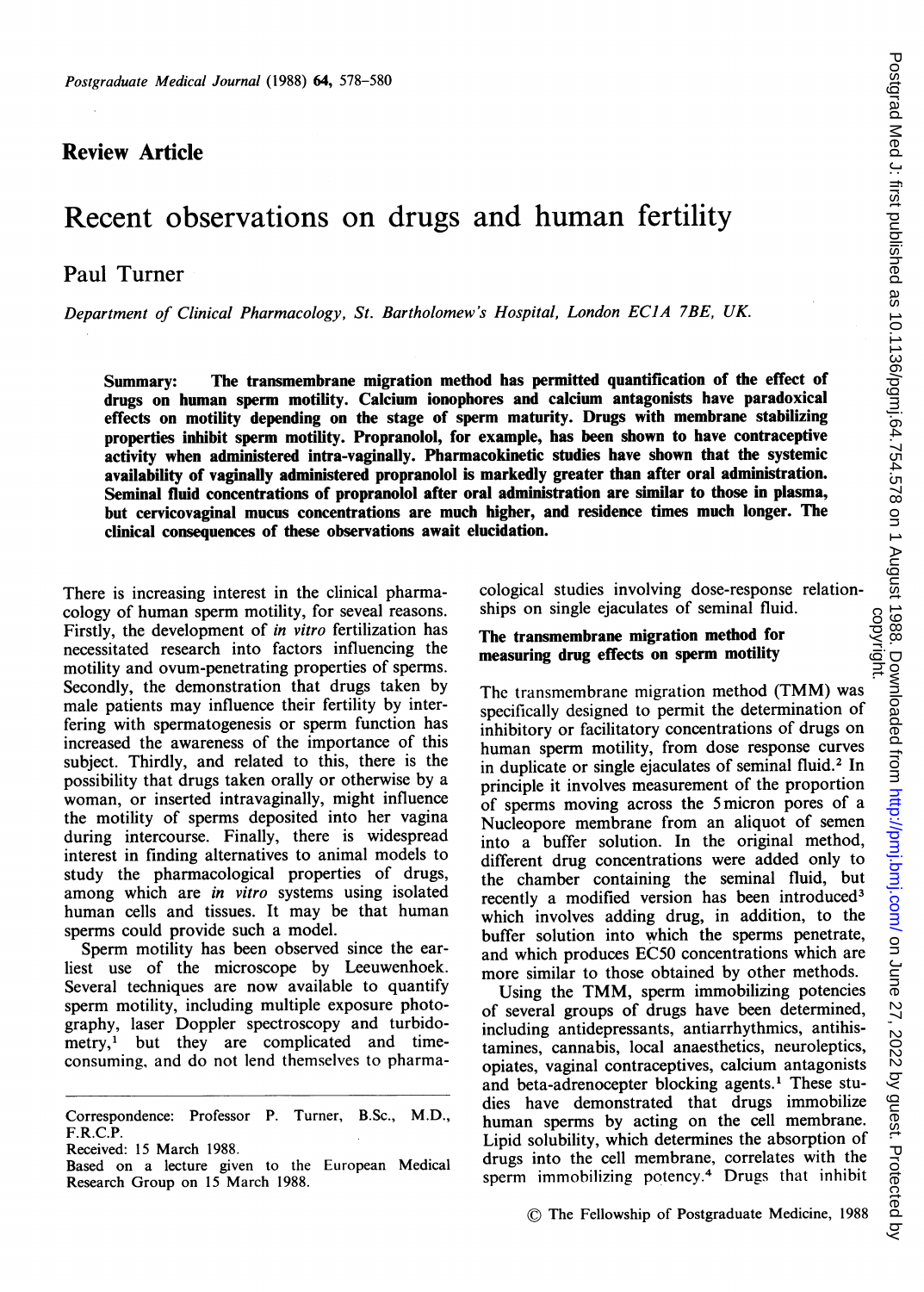mitochondrial activity, such as cyanide, and microtubular function, such as colchicine, do not inhibit sperm motility.<sup>5,6</sup> For these reasons, human sperm motility has been suggested as a potential model for the study of membrane stabilizing drugs.<sup>7,8</sup> It may be that other ciliated or flagellated organisms could be used, for it has been shown that propranolol inhibits the motility of the flagellate protozoa Giardia lamblia and Trichomonas vaginalis.<sup>9</sup>

# Calcium ions and sperm motility

The effects of calcium ions on sperm motility are paradoxical, depending upon the state of maturity of the sperms<sup>10</sup> (Table I). Although evidence in human epididymal sperms is lacking, studies on several other mammalian species, including bull, mouse and hamster, have shown that calcium ions increase the motility of immotile sperms collected from the epididymis. Furthermore, there is evidence for a motility-promoting calcium-binding calmodulin-like protein in the sperm membrane at this stage of development.

Paradoxically, however, there is now substantial evidence that calcium ions inhibit the motility of ejaculated human sperms. Calcium chelators such as EGTA and EDTA as well as calcium antagonists such as diltiazem, flunarizine and verapamil stimulate sperm motility in ejaculated human semen. On the other hand, the calcium ionophore A23187, which increases intracellular calcium concentrations, inhibits human, dog and sea-urchin sperm motility. A protein that inhibits calcium uptake by ejaculated sperm has been purified from bovine seminal plasma, probably produced by the seminal vesicle.

Finally during their passage through the female genital tract, sperms are separated from seminal plasma and undergo capacitation. Calcium ions trigger the acrosome reaction, a calcium ionophore

Table <sup>I</sup> The paradoxical relationship between calcium and sperm motility

| Stage of<br>maturation   | Influence of<br>calcium                  | <b>Transport</b><br>factors                                           |
|--------------------------|------------------------------------------|-----------------------------------------------------------------------|
| Storage in<br>epididymis | <b>Promotes</b><br>motility              | Calmodulin-like<br>protein in sperm<br>tail                           |
| Ejaculation              | <b>Inhibits</b><br>motility              | Calcium-transport<br>inhibitory<br>protein bound to<br>sperm membrane |
| Capacitation             | Promotes acrosome Removal of<br>reaction | calcium-transport<br>inhibitor                                        |

Based on Hong et al.<sup>10</sup>

inducing <sup>a</sup> premature acrosome reaction in uncapacitated sperms.<sup>10</sup>

It is evident that calcium ion concentration has a profound influence on motility of sperms according to their stage of maturity. Its relevance in pro cedures such as in vitro fertilization requires careful

#### Caffeine and other xanthines

Caffeine increases the motility of human sperms and also antagonizes the inhibitory effect of other drugs such as propranolol and procaine.<sup>11</sup> The motility-enhancing activity of other xanthines such as isobutyl methylxanthine (IBMX) appears to cor-<br>relate with their phosphodiesterase-inhibiting phosphodiesterase-inhibiting activity.12 Their safety in respect of teratogenic or sperm-injuring potential has not been established, however, and it would be premature to recommend their use to enhance sperm fertilizing ability at the present time.

#### Propranolol, contraception and genital fluid concentration

The TMM demonstrated that propranolol was <sup>a</sup> potent inhibitor of sperm motility in vitro, and that $\frac{S}{S}$ this activity appeared to reside in its membrane- $\leq$  stabilizing dextro-isomer.<sup>11</sup> stabilizing dextro-isomer." copyright.

Zipper, noting an earlier report that propranolol, chlorpromazine and phenoxybenzamine inhibited sperm motility in vitro,<sup>13</sup> carried out a study to evaluate the efficacy and tolerability of propranolol as <sup>a</sup> vaginal contraceptive. He found'4 that an 80 mg tablet of propranolol inserted into the vagina nightly from the last day of menstruation until the first day of the next menstrual period, without any other method of contraception, was associated with a one year life table pregnancy rate of 3.4/100 women, and <sup>a</sup> Pearl index of 3.9/100 women years. No major adverse effects were encountered. A subgroup of these women were asked to insert the propranolol tablet intravaginally at 2100h and have intercourse at about 0700h the following morning. A post-coital test carried out <sup>3</sup> hours after intercourse did not show any motile sperms in the endocervical samples.

While it is probable that the direct sperm immobilizing action of propranolol demonstrated in the TMM studies accounts for its contraceptive action, the possibility of systemic action cannot be excluded. The systemic bioavailability of propranolol after vaginal administration is much greater than oral administration,<sup>15</sup> not unexpectedly because the venous drainage of the vascular vaginal wall is directly into the inferior vena cava, so by passing the hepatic circulation and avoiding the